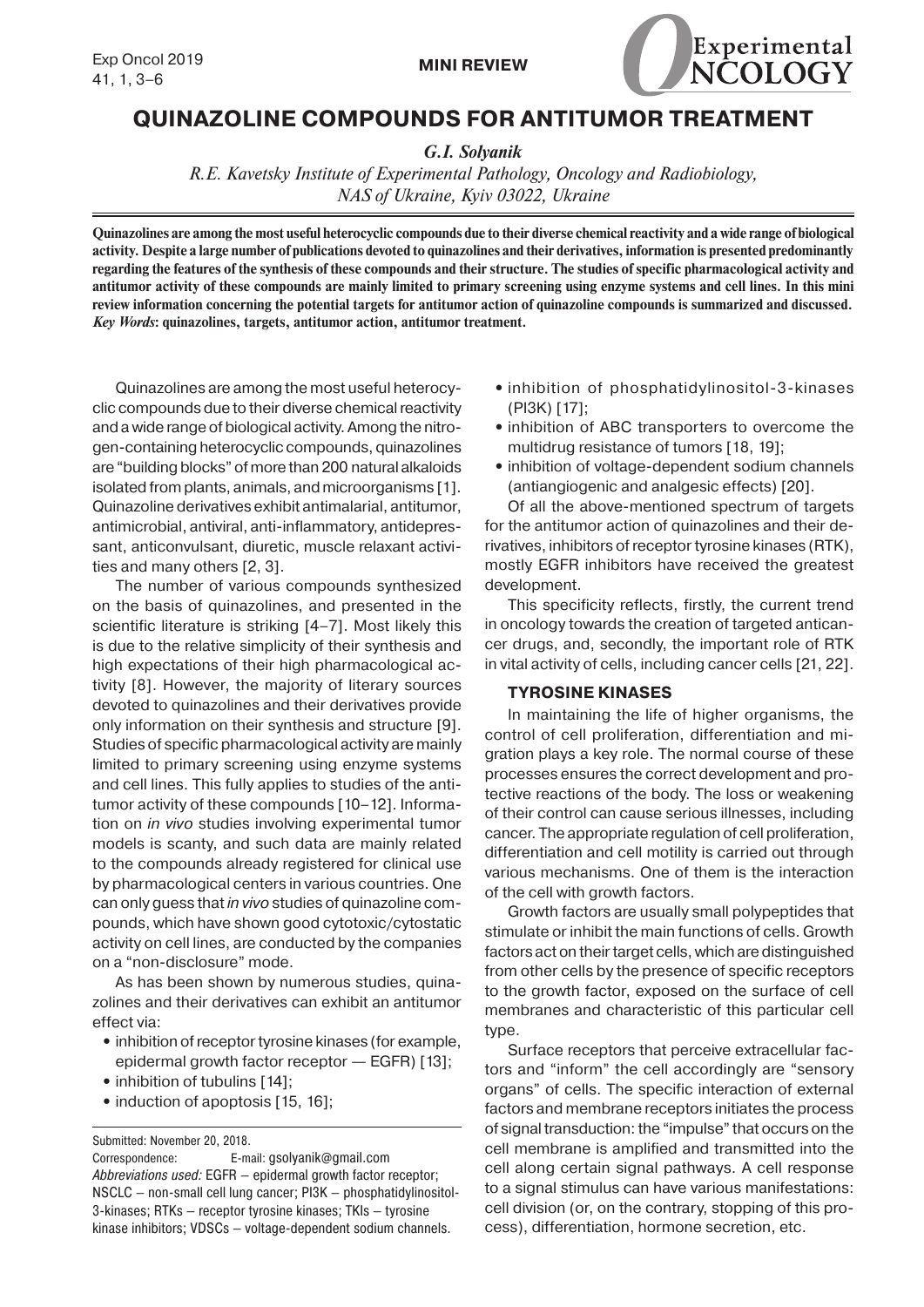Among the main participants in the chain of signal transduction in cells are various types of kinases (tyrosine kinases), an important function of which is the transfer of the phosphate group from ATP (usually competitive) to amino acid residues of other proteins. Phosphorylation of target proteins leads to an instantaneous change in their conformation and properties. The balance between phosphorylation and dephosphorylation determines the transduction of intracellular signals.

Despite the fact that protein phosphorylation by tyrosine residues is a rarer event compared to serine or threonine phosphorylation, it has been established that tyrosine phosphorylation plays a key role in many cellular processes, such as proliferation, differentiation and migration [23].

There are two types of tyrosine kinases and tyrosine phosphatases: receptor and cytoplasmic [24–26]:

- RTKs are associated with receptors of almost all growth factors (epidermal growth factor, insulinlike growth factor, platelet growth factor, vascular growth factor, etc. [27]) and are involved in transmembrane signaling;
- intracellular (cytoplasmic) tyrosine kinases are involved in cell signaling processes, including the transfer of information to the nucleus.

All RTKs have a similar structure — they consist of a ligand-binding extracellular region, a hydrophobic transmembrane domain, and an intracellular (cytoplasmic) region. The latter, along with the catalytic tyrosine kinase domain, contains regulatory domains.

Recently, a special group of receptors transducing information involving tyrosine kinase has been identified among RTKs. These receptors do not have their own catalytic tyrosine kinase domain, but when activated they bind to cytoplasmic tyrosine kinases and form a signaling complex.

In a normal cell, kinases provide "awareness" and sensitivity of the cell to the action of the body's regulatory systems (its "obedience"). Such "obedience" includes an adequate cell response to a signal to divide or to stop division, a signal to differentiation or apoptosis, a signal to move or not to move.

In contrast to normal cell, cancer cell is characterized by functional "deafness", which ensures its independence from signals from tissues and other functional systems of the body. Such functional deafness of cancer cell is often provided by a disruption in the functioning of kinases (due to the numerous mutations of the genes encoding these proteins). Almost all nosological forms of malignant neoplasms are characterized by the presence of numerous mutations of the genes encoding kinases. Mutated RTKs can generate an intracellular proliferation signal in the absence of a ligand (growth factor). Other mutant growth factor receptors can block the differentiation of certain cell types [28]. It is important to note that kinase-independent programs can be activated in cancer cells, providing a high proliferative activity of these cells, which eliminates the cell response to the inhibitory effect of certain growth factors.

### **TYROSINE KINASE INHIBITORS**

The important role that tyrosine kinases play in the biology of tumor cells has led to an intensive search for and creation of targeted antitumor drugs capable of inhibiting the activity of tyrosine kinases, both normal and mutant (tyrosine kinase inhibitors — TKIs). Table shows some of TKIs and their clinical status.

It is noteworthy that the main targets of the quinazoline-based TKIs are RTKs, among which EGFR prevails. The first generation of EGFR inhibitors, to which belong gefitinib and erlotinib, is characterized by a reversible mechanism of action. Their relatively high efficacy has been shown in multicenter clinical studies in the treatment of patients with non-small cell lung cancer (NSCLC) with EGFR mutations [29–31]. Based on these studies, gefitinib and erlotinib are recommended as the first line therapy for NSCLC patients with EGFR mutations [32–35].

Afatinib belongs to the class of irreversible inhibitors of mutant EGFR (the second generation of inhibitors) [36, 37]. The last two randomized blocks of clinical studies of this drug showed its high efficacy against NSCLC, and it was included in the treatment standards as the first line therapy for this localization [38].

| <b>Inhibitor</b>   | Tirosine kinase target | Localization                       | <b>Clinical status</b> |
|--------------------|------------------------|------------------------------------|------------------------|
| Imatinib mesylate  | <b>BCR-ABL</b>         | Chronic myeloid leukemia;          | Approved               |
|                    | c-KIT                  | gastrointestinal stromal tumors    |                        |
|                    | <b>PDGFR</b>           |                                    |                        |
| Gefitinib          | ErbB1 (EGFR)           | Lung cancer                        | Approved               |
| <b>Erlotinib</b>   | ErbB1 (EGFR)           | Lung cancer                        | Approved               |
| Afatinib           | ErbB1 (EGFR)           | Lung cancer                        | Approved               |
| Lapatinib          | ErbB1 (EGFR)           | <b>Breast cancer</b>               | Approved               |
| Vandetanib         | <b>VEGFR</b>           | Metastatic medullar thyroid cancer | Approved               |
| <b>Rociletinib</b> | ErbB1 (EGFR)           | Lung cancer                        | Phase I/II             |
| Canertinib         | EGFR (nonselective)    | <b>Breast cancer</b>               | Phase I/II             |
| Semaxinib (SU5416) | VEGFR-2                | Acute myeloid leukemia             | Phase I/II             |
|                    | c-KIT, FLT-3           |                                    |                        |
| Vatalanib          | VEGFR-1                | Colorectal cancer; prostate        | Phase I/II             |
|                    | VEGF-2                 | and renal cancer                   |                        |
| Sunitinib malate   | <b>VEGFR</b>           | Gastrointestinal stromal tumors;   | Phase II/III           |
|                    | PDGFR, c-KIT, FLT-3    | renal cancer                       |                        |
| Sorafenib          | B-Raf                  | Renal cancer; malignant melanoma   | Phase II/III           |
|                    | VEFGR-2                |                                    |                        |
| Leflunomide        | <b>PDGFR</b>           | Prostate cancer                    | Phase II/III           |

**Table.** Antitumor activity of TKIs

*Note*: Inhibitors based on quinazoline compounds are highlighted in bold. CML – chronic myeloid leukemia; GIST – gastrointestinal stromal tumors.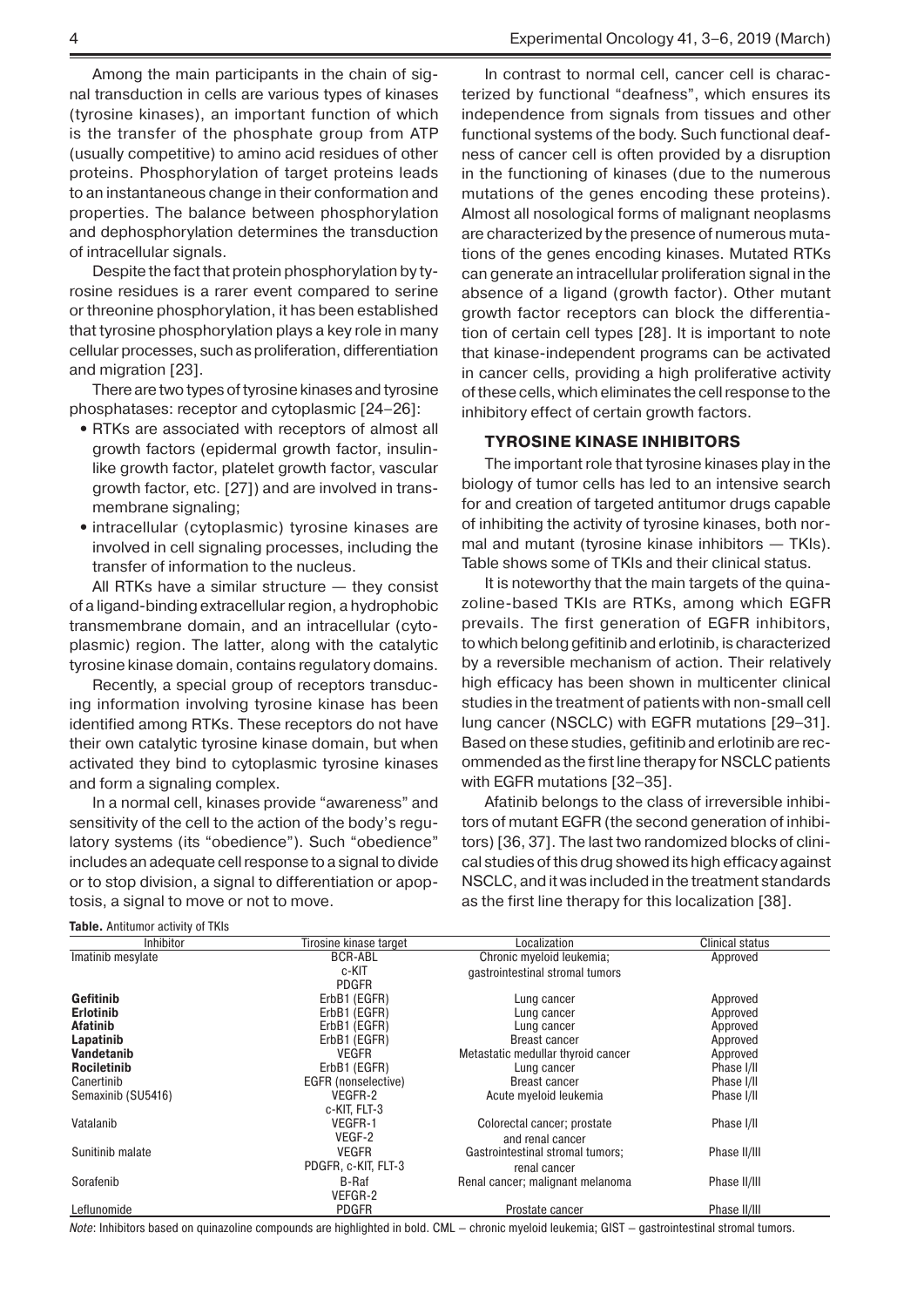However, despite such striking successes, the antitumor effect of gefitinib and erlotinib lasts about a year, and then most patients show an expressed disease progression due to the development of tumor resistance to the action of these targeted drugs. There are several mechanisms for the development of resistance to first-generation TKIs [39]. In about half of the cases, resistance is due to the emergence of an additional mutation in the tyrosine kinase domain of the receptor, which disrupts their binding to active sites. In another 35–40% of cases, resistance is due to the activation of additional signaling pathways in cancer cell. Unfortunately, second-generation TKIs, such as afatinib, have not been effective enough in the case of development of resistance to first-generation inhibitors. Third-generation TKIs such as rociletinib were synthesized to induce an antitumor effect in the presence of the Del19, L858R and T790M mutations and are now in Phase I–II of clinical trials [40].

The third generation of kinase inhibitors with a new molecular target includes vandetanib, which inhibits the kinase of the vascular endothelial growth factor receptor. This receptor is actively involved in tumor angiogenesis and its inhibition causes antiangiogenic and, as a result, antimetastatic effect. This is reflected in the results of both preclinical and clinical studies. This drug has proven to be effective in treating metastatic forms of medullary thyroid cancer and has been approved for the treatment of patients with this localization [41].

The search for and creation of new quinazolinebased antitumor compounds, which are able to effectively and selectively inhibit the EGFR, is being actively pursued [42]. The synthesis of quinazoline compounds capable of acting simultaneously on several molecular targets that affect the survival of malignant cells is also promising. For example, there are studied compounds that simultaneously inhibit (i) EGFR and tubulin polymerization in cancer cells [43] or (ii) EGFR and PI3K [44].

## **OTHER POTENTIAL TARGETS FOR ANTITUMOR ACTION OF QUINAZOLINE COMPOUNDS**

The ability of some quinazolines and their derivatives to inhibit tubulins undoubtedly deserves special attention [45]. It is known that tubulin is the main structural protein of microtubules, which play an important role in cell division and cell motility. Tubulin is a target for such effective anticancer drugs widely used in oncological practice as vincristine, vinblastine, taxol, docetaxel and paclitaxel. By binding to tubulin, these agents prevent the formation of microtubules involved in the mitotic spindle. Tubulin-inhibiting agents also provide an antimetastatic effect by inhibiting cell motility and invasiveness.

The ability of quinazolines to inhibit voltage-dependent sodium channels (VDSCs) can also provide the antimetastatic effect [20]. It is known that VDSCs have a significant effect on cell proliferation, adhesion, motility, etc. [46]. VDSCs are expressed not only in nerve and muscle cells, but also in many non-excitable cell systems, including endothelial cells and cancer cells. The important role played by VDSCs in cell activity, as well as the high expression of these channels in metastatically active cells, give reason to consider them as a promising molecular target for antitumor, antiangiogenic and antimetastatic therapy [47]. It is also important to emphasize that inhibition of VDSCs underlies the analgesic effect, a very important property for the creation of antitumor drugs.

#### **CONCLUSION**

The pharmacological properties of quinazolines substantially depend on their structure. The limiting factor is undoubtedly the poor solubility of many quinazoline compounds. High chemical reactivity can also complicate the study of their specific antitumor or antimetastatic activity. Despite that, quinazolines represent promising "chemical construction set" for creating anticancer drugs with a wide arsenal of targets for therapeutic intervention.

### **REFERENCES**

**1. Long S, Resende DISP, Kijjoa A,** *et al***.** Antitumor activity of quinazolinone alkaloids inspired by marine natural products. Mar Drugs 2018; **16**: e261.

**2. Asif M.** Chemical сharacteristics, synthetic methods, and biological potential of quinazoline and quinazolinone derivatives. Int J Med Chem 2014; **2014**: 395637.

**3. Srivastava S, Srivastava S.** Biological activity of quinazoline: a review. Int J Pharma Sci Res 2015; **6**: 1206–13.

**4. Rakesh KP, Darshini N, Shubhavathi T, Mallesha N.** Biological applications of quinazolinone analogues: A review. Org Med Chem IJ 2017; **2**: 555585.

**5. Abbott JR, Patel PA, Howes JE,** *et al***.** Discovery of quinazolines that activate SOS1-mediated nucleotide exchange on RAS. ACS Med Chem Lett 2018; **9**: 941–6.

**6. Chen J, Sang Z, Jiang Y,** *et al***.** Design, synthesis, and biological evaluation of quinazoline derivatives as dual HDAC1 and HDAC6 inhibitors for the treatment of cancer. Chem Biol Drug Des 2018. doi: 10.1111/cbdd.13405.

**7. Hameed A, Al-Rashida M, Uroos M,** *et al***.** Quinazoline and quinazolinone as important medicinal scaffolds: a comparative patent review (2011–2016). Expert Opin Ther Pat 2018; **28**: 281–97.

**8. Conconi MT, Marzaro G, Urbani L,** *et al***.** Quinazolinebased multi-tyrosine kinase inhibitors: synthesis, modeling, antitumor and antiangiogenic properties. Eur J Med Chem 2013; **67**: 373–83.

**9. Alam MJ, Alam O, Naim MJ,** *et al***.** Recent investigations on quinazoline scaffold. Int J Advanced Res 2015; **3**: 1656–64.

**10. Abdel Gawad NM, Georgey HH, Youssef RM,** *et al***.** Synthesis and antitumor activity of some 2, 3-disubstituted quinazolin-4(3H)-ones and 4, 6-disubstituted-1, 2, 3, 4-tetrahydroquinazolin-2H-ones. Eur J Med Chem 2010; **45**: 6058–67.

**11. He J, Wang X, Zhao X,** *et al***.** Synthesis and antitumor activity of novel quinazoline derivatives containing thiosemicarbazide moiety. Eur J Med Chem 2012; **54**: 925–30.

**12. Marvania B, Lee PC, Chaniyara R,** *et al.* Design, synthesis and antitumor evaluation of phenyl N-mustardquinazoline conjugates. Bioorg Med Chem 2011; **19**: 1987–98.

**13. Alqasoumi SI, Al-Taweel AM, Alafeefy AM,** *et al***.** Discovering some novel tetrahydroquinoline derivatives bearing the biologically active sulfonamide moiety as a new